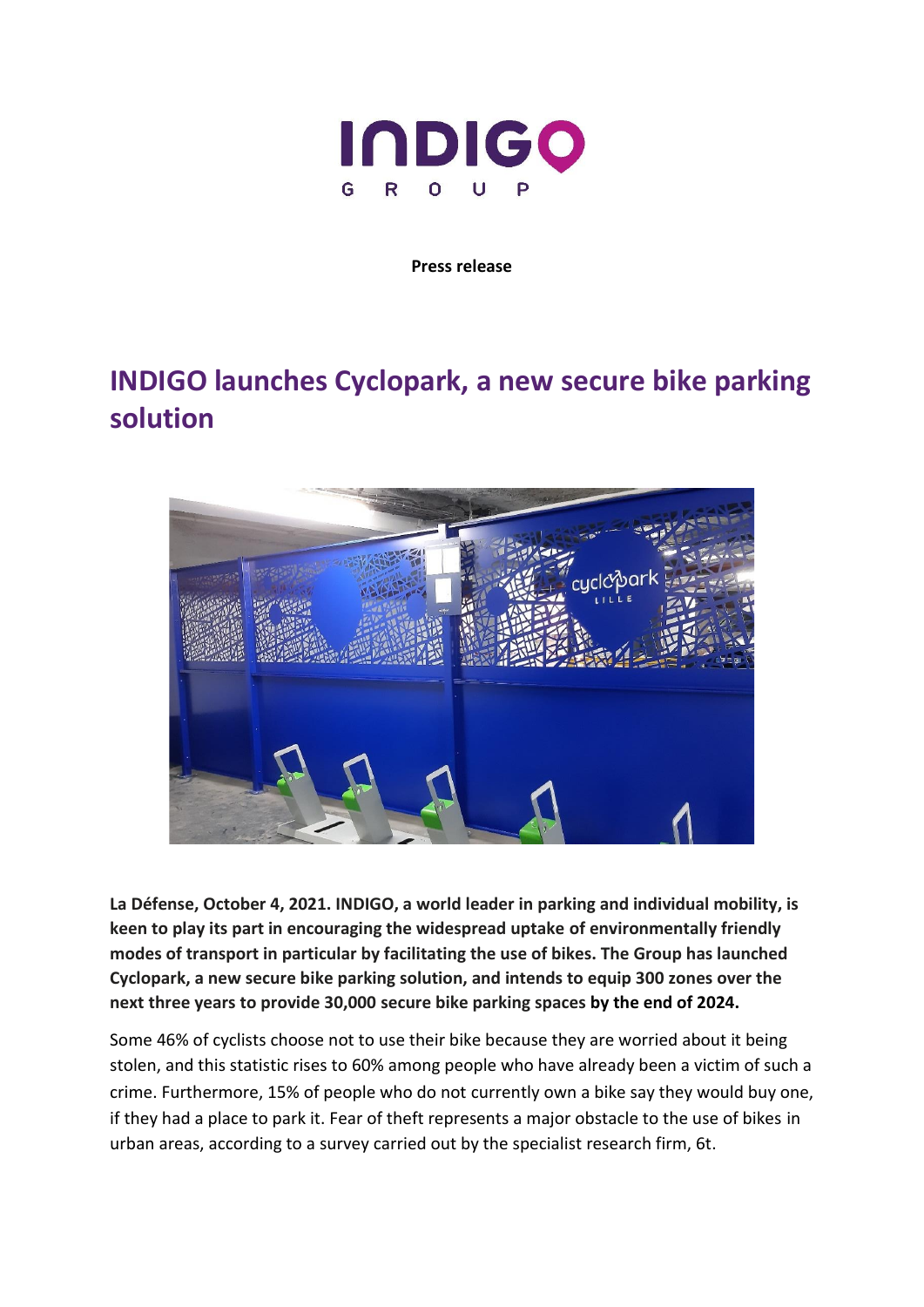As INDIGO understands these considerations and is keen to adapt its parking lots to suit the way people live as well as their desire to create calm urban spaces, it launched CYCLOPARK, a new secure bike parking solution. After the first zone was inaugurated on October 4 in Lille (Parking Rues Piétonnes Le 31), around a dozen Cycloparks will be opened by the end of the year, in particular in Lille, Toulouse, Mulhouse, Marseille and Paris. In 2022, approximately 100 CYCLOPARK zones will be installed in Indigo parking lots, each able to accommodate up to 60 bikes on average.

# **An optimized customer experience**

Located on level 2 of the parking lot, **in close proximity to the entrance/exit area**, the CYCLOPARK zone offers users a number of services to provide an optimum customer experience.

- Parking area: ergonomic racks, esthetic and fit for purpose, to easily park your bike day afer day. Racks to suit all users (whether you ride a bike, cargo bike, electric bike, etc.)
- Comfort area: lockers to recharge your electric battery, benches etc.
- Workshop area: tools for basic maintenance available, and a bike stem to facilitate work.

Cyclopark responds to the growing demand for bike friendly spaces in urban areas, a consideration that now forms the backbone of urban mobility strategies. In addition to increasing the number of bike lanes in towns and cities, local authorities are looking to make it easier for people to travel by bike.

Anyone can take advantage of the cyclopark service after signing up online. The rates are set in consultation with the local authority in question. For example, In Paris, the service costs €10 per month, €25 per quarter or €75 per year.

## About INDIGO

As the world leader in parking and individual mobility, INDIGO employs 23,000 people across 11 countries and in 750 cities. INDIGO operates 5,570 car parks throughout the world (with 2.4 million parking spaces) and over 2,100 km of on-street parking. It is the only parking service operator present on three continents and in all parking segments: on-street, off-street and shared private car parks. INDIGO provides services to both local authorities and private organizations (hospitals, shopping malls, train stations, airports, universities, etc.) and develops innovative mobility solutions to make it easier for users to get around urban areas.

OPnGO, INDIGO Group's digital solution, offers all parking services via a single application. Whether booking a parking space or paying for on-street parking, OPnGO seeks to make the driver experience easier by providing the parking options they need. OPnGO is present in 4 European countries: France, Belgium, Spain and Luxembourg.

Streeteo assists French local authorities in implementing the 'on-street paid parking' reform, seizing it as an opportunity to improve the fluidity of traffic in town centers. Ever since INDIGO® weel was launched, the Group is the only French company to offer a station-less self-service bike-sharing system.